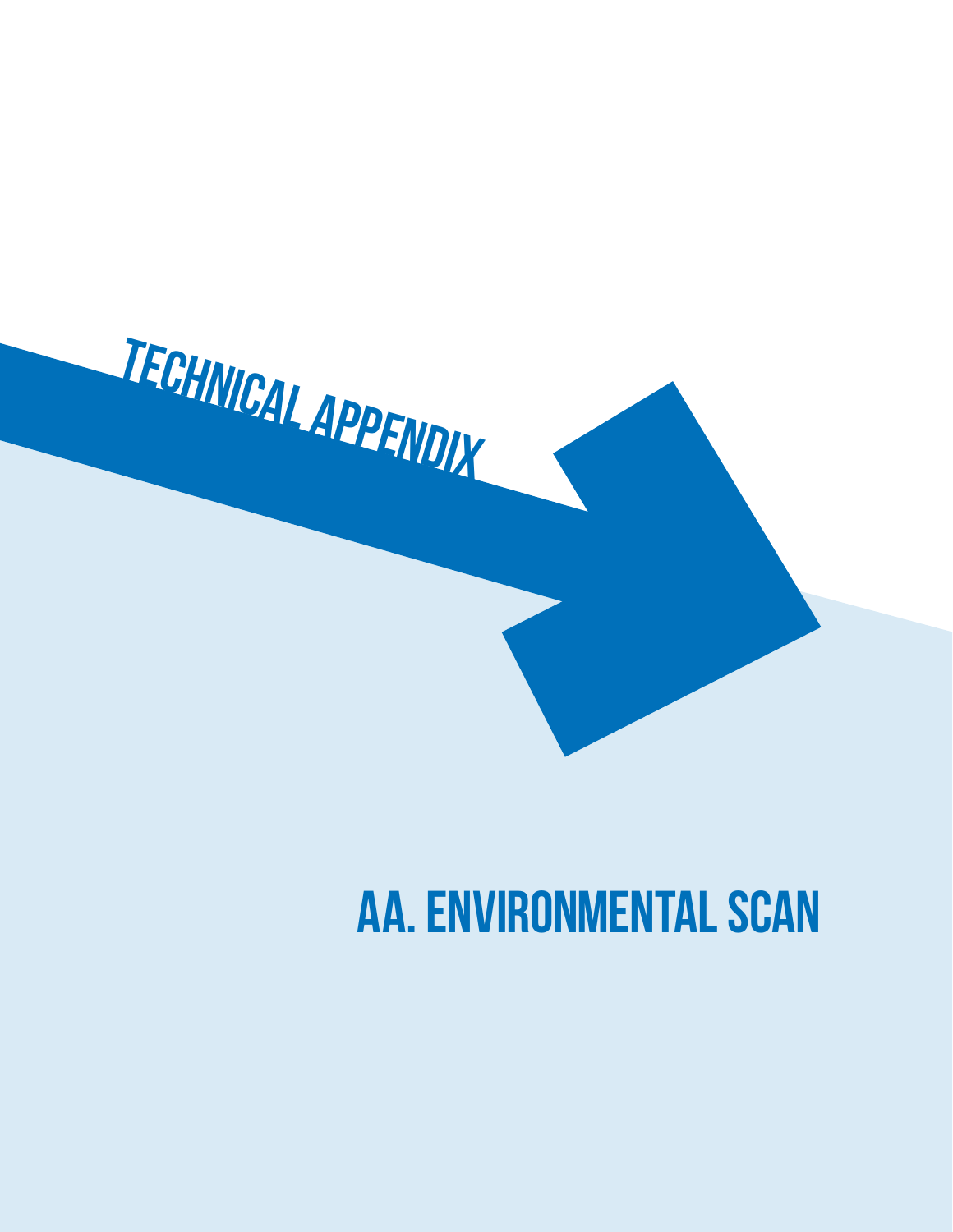7761 W RIVERSIDE DRIVE, SUITE 201 | BOISE, ID 83714 | P 208.898.0012

# MEMORANDUM

| DATE:                | May 1, 2017                             |
|----------------------|-----------------------------------------|
| TO:                  | Andy Daleiden, PE<br>Project Manager    |
| FROM:                | Kristen McCoy                           |
| SUBJECT:             | Environmental Scan                      |
| PROJECT NO.          | Key No. 20049 (ACHD Project No. 317045) |
| <b>PROJECT NAME:</b> | Int. Glenwood & State St Study          |

### PROJECT DESCRIPTION

ı

The Glenwood Street and State Street intersection is a critical junction for moving people and goods through the State Street corridor and connecting the cities of Boise and Garden City. This signalized, high-volume intersection carries approximately 45,000 daily vehicles and two of the highest transit ridership routes (#9 and #9X) in the Treasure Valley. The adjacent land uses serve as a regional commercial hub and evolving transit-oriented development (TOD) node. The intersection has a diverse set of challenges, which have led to the Idaho Transportation Department (ITD) and Ada County Highway District (ACHD) partnering to lead the Glenwood Street and State Street Intersection Study.

This 12-month Study will engage partnering agencies, property owners, businesses, and the community atlarge to assess and identify a preferred intersection solution at the Glenwood Street and State Street intersection that:

- Improves intersection functionality for all users, including those with disabilities,
- Provides enhanced opportunities for pedestrian and bicycle connectivity,
- Accommodates the surrounding current and planned land uses, including the proposed redevelopment of State Street as a transitoriented corridor, and
- Complies with ACHD and ITD standards and supports the State Street Transit & Traffic Operational Plan.

The study area is shown to the right.

This Environmental Scan Memo was prepared to identify known environmental constraints within the project study area. Online research was conducted to determine



if the project area included any known historic sites, hazardous materials, threatened & endangered species, or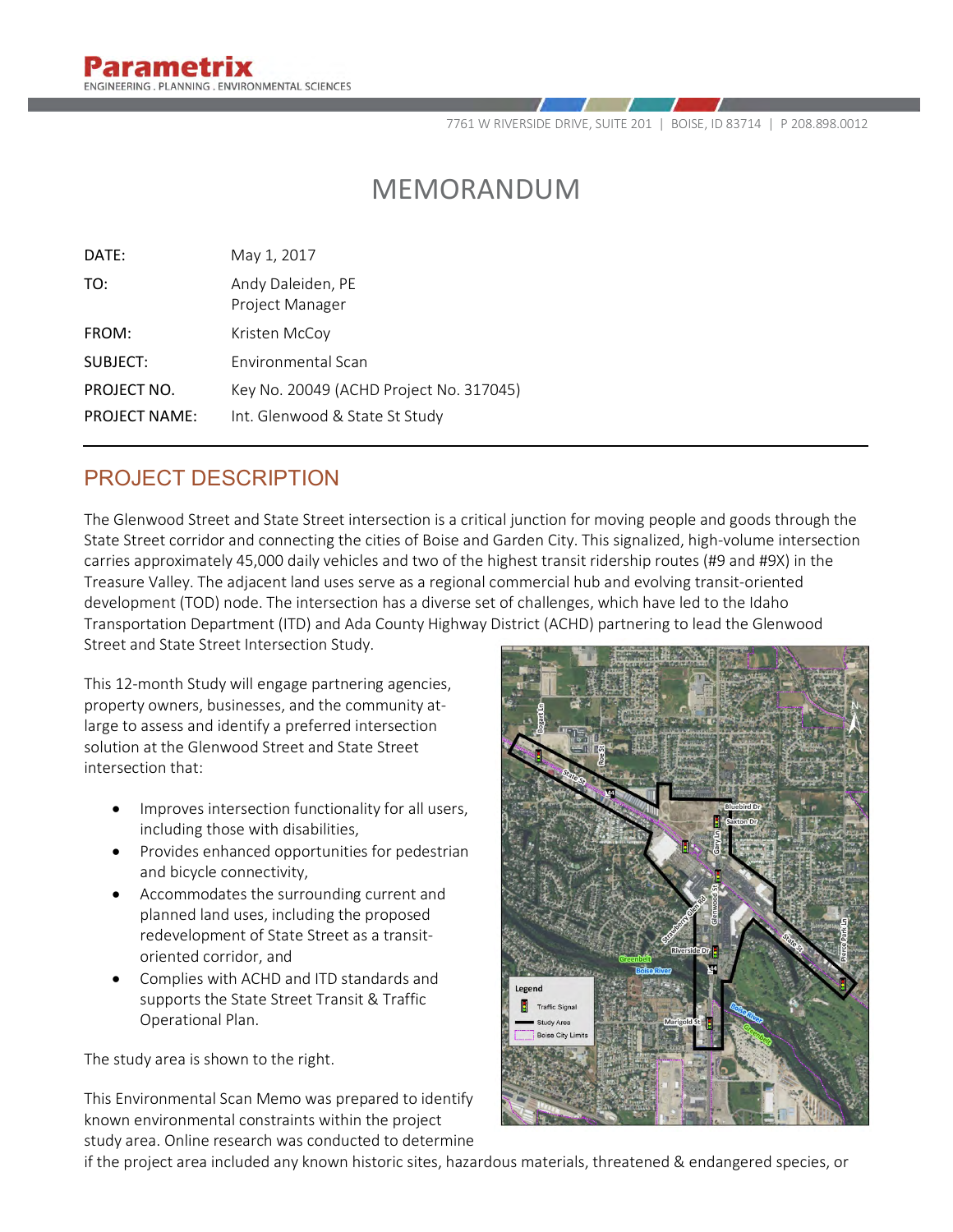wetlands. The environmental scan did not include a field reconnaissance or regulatory agency coordination. Information obtained from the online research will aid in the development of the proposed alternative to avoid impacting environmental resources within the study area. The environmental scan consisted of reviewing the following databases:

- Idaho Department of Environmental Quality (IDEQ) Underground Storage Tank / Leaking Underground Storage Tank Database
- Environmental Protection Agency (EPA) Envirofacts Database
- US Fish and Wildlife Service (USFWS) Information for Planning Conservation Threatened and Endangered Species List
- US Fish and Wildlife Service (USFWS) National Wetlands Inventory
- National Register of Historic Places

#### Hazardous Materials – Underground Storage Tank Database

A review of the Idaho Department of Environmental Quality (IDEQ) Underground Storage Tank (UST) and Leaking Underground Storage Tank (LUST) database identified seven locations with underground storage tanks:

- Maverick Country Store, located on the south side of State Street, east of Bogart Lane (8561 W. State Street). This facility has three underground tanks with gasoline and diesel ranging in capacity from 6,000 to 10,000 gallons, all of which were inspected in 2016 and in compliance. One LUST event was identified at the site in 1997, with cleanup completed in 2001.
- Idaho Department of Lands, located east of the Maverick on the south side of State Street (8255 W. State Street). This facility has one 1,000 gallon gasoline tank which is permanently out of use. One LUST event was identified at the site in 1993, with cleanup also completed in 1993.
- Bronco Gas, located at the southeast corner of the State Street and Glenwood Street intersection (7227 W. State Street). This facility includes six tanks with gasoline and diesel which are all permanently out of use. One LUST event was identified at the site in 1992, with cleanup completed in 1995.
- Goodyear Tire Store, located on the east side of Glenwood Street, between Riverside Drive and State Street (6730 Glenwood Street). This facility has one 500 gallon used oil tank which is permanently out of use.
- Jackson's Food Stores, located at the southwest corner of Glenwood Street and Marigold Street (5985 Glenwood Street). The facility includes three underground storage tanks with gasoline and diesel fuel ranging in capacity between 6,000 and 20,000 gallons. All three tanks were inspected in 2014 and were in compliance.
- Cole-Collister Fire Protection located southeast of the Glenwood Street and Marigold Street intersection (5800 Glenwood Street). The facility includes two 1,000 gallon tanks which are permanently out of use.
- Jackson's Food Stores, located on the northwest corner of the intersection of State Street and Pierce Park Lane (6400 W. State Street). The facility has one 12,000 gallon underground tank, four 8,000 gallon underground tanks and one 4,000 gallon underground tank, all of which were inspected in 2014 and in compliance.

#### Hazardous Materials – EPA Envirofacts Database

The United States Environmental Protection Agency (EPA) Envirofacts database identified ten sites that could handle hazardous materials within the project area:

- Maverick Store on the south side of State Street, east of Bogart Lane
- Treasure Valley Collision Center on the south side of State Street, east of Maverick
- R&M Steel Company (7700 W. State Street) near the Walmart on the southwest corner of State Street and Glenwood Street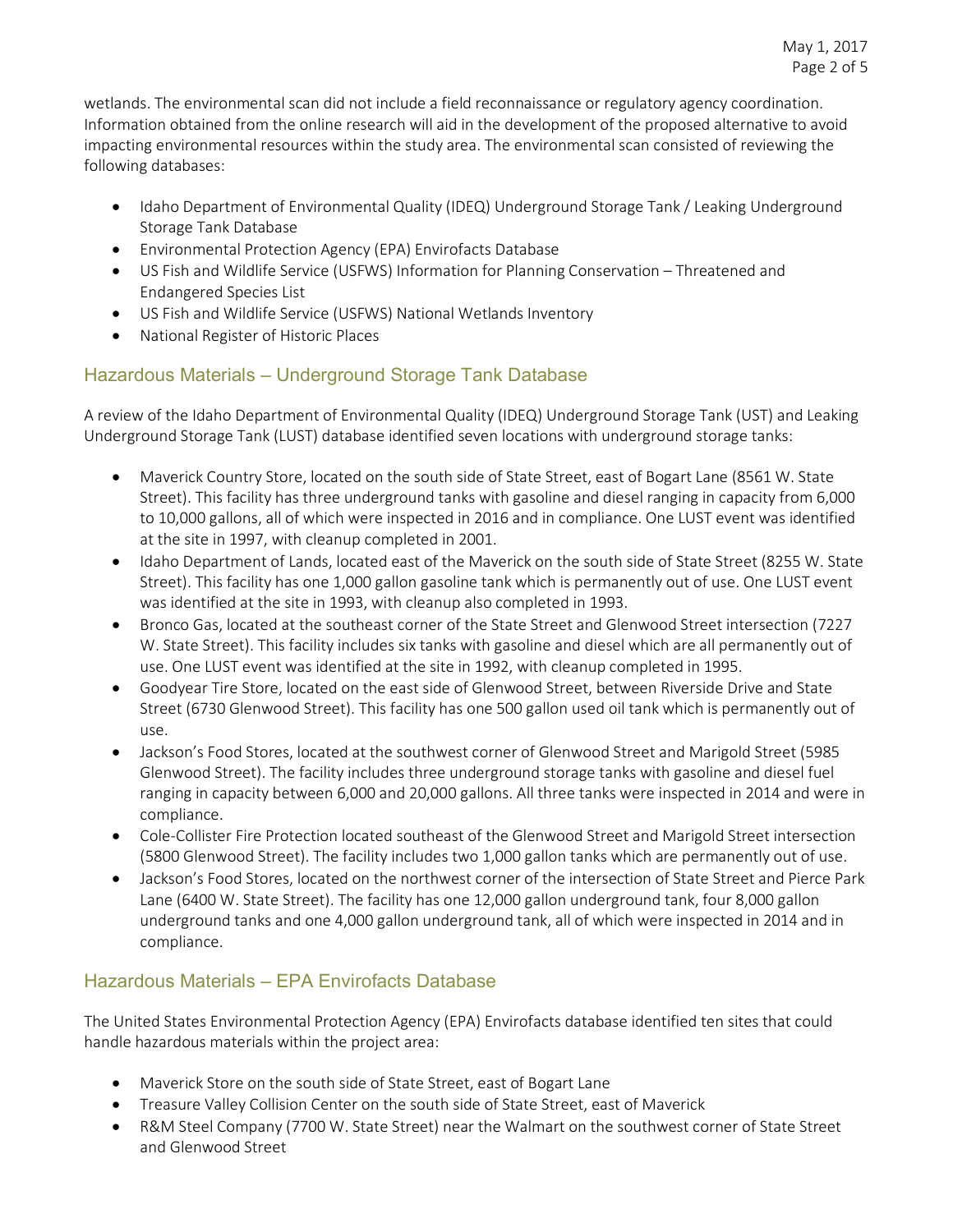- Robertson's Auto Body (7361 W. State Street)
- Walmart Super Center (7319 W. State Street)
- Rite Aid (7020 W. State Street)
- Westco Martinizing (7150 W. State Street)
- Hansen-Rice (6015 Glenwood Street)
- Jackson's Food Stores at the corner of Glenwood Street and Marigold Street
- Jackson's Food Stores at the corner of State Street & Pierce Park

#### Threatened & Endangered Species

The US Fish and Wildlife Service (USFWS) Information for Planning and Conservation (IPaC) database was reviewed to identify potential endangered species within the project area. The list identified the following threatened species:

- Yellow-billed Cuckoo: These birds are fairly large, long and slim with yellow bills. The USFWS Environmental Conservation Online System (ECOS) maps, which document species occurrences, indicate potential occurrence of the species within the project area. Critical habitat areas for the yellow-billed cuckoo are found in four areas of Idaho, none of which are within Ada County.
- Slickspot Peppergrass: This flowering plant is found almost exclusively in the slick spots of southwestern Idaho. ECOS maps noted the potential occurrence of the plant within the project area, although critical habitat occurrence was within the Boise foothills, miles from the project area.

#### **Floodplains**

The Federal Emergency Management Administration (FEMA) Flood Rate Insurance Maps indicate that the Boise River and surrounding area is a mapped floodway (see below). The project area surrounding it is located both within mapped flood zones AE and X. Zone AE is an area defined as having a 1% chance of being inundated by flood event, and referred to as the 100-year flood. Zone X is the area between the limits of the base flood and 0.2% annual chance of being inundated by flood event, referred to as the 500-year flood.

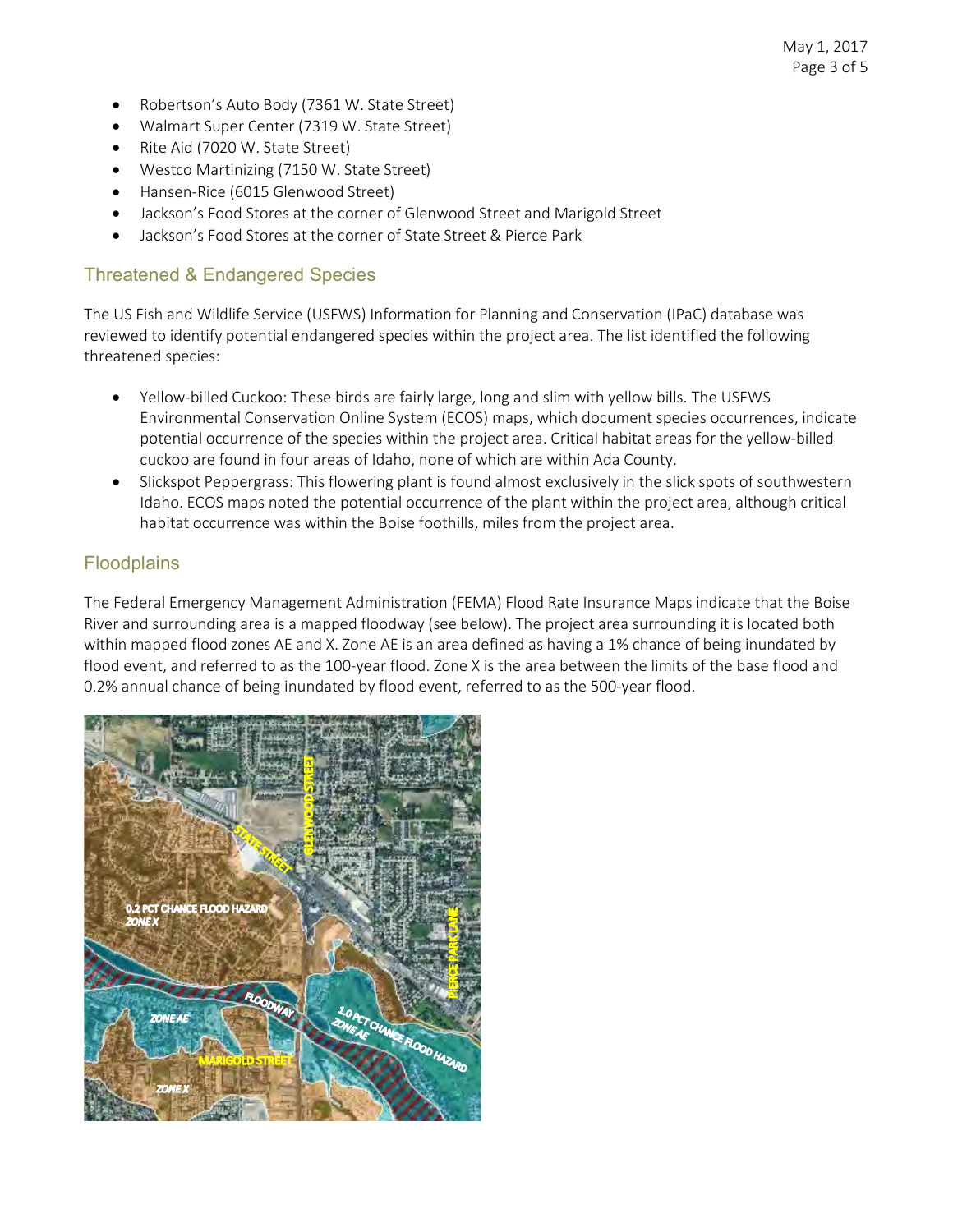#### **Wetlands**

A review of the USFWS National Wetlands Inventory Database indicates there are several wetland areas within the project area (see below). Most notably is the Boise River which runs parallel to State Street and crosses Glenwood Street north of Marigold Street. A freshwater forested/shrub wetland area is located south of the Boise River near the Garden City Library. Several other ponds are located within the project area. Lastly, the Boise Valley Canal also parallels State Street through the project area, crossing Gary Lane north of State Street.



#### Historic Sites

A review of the Idaho National Register of Historic Places found no sites on the register within the project area.